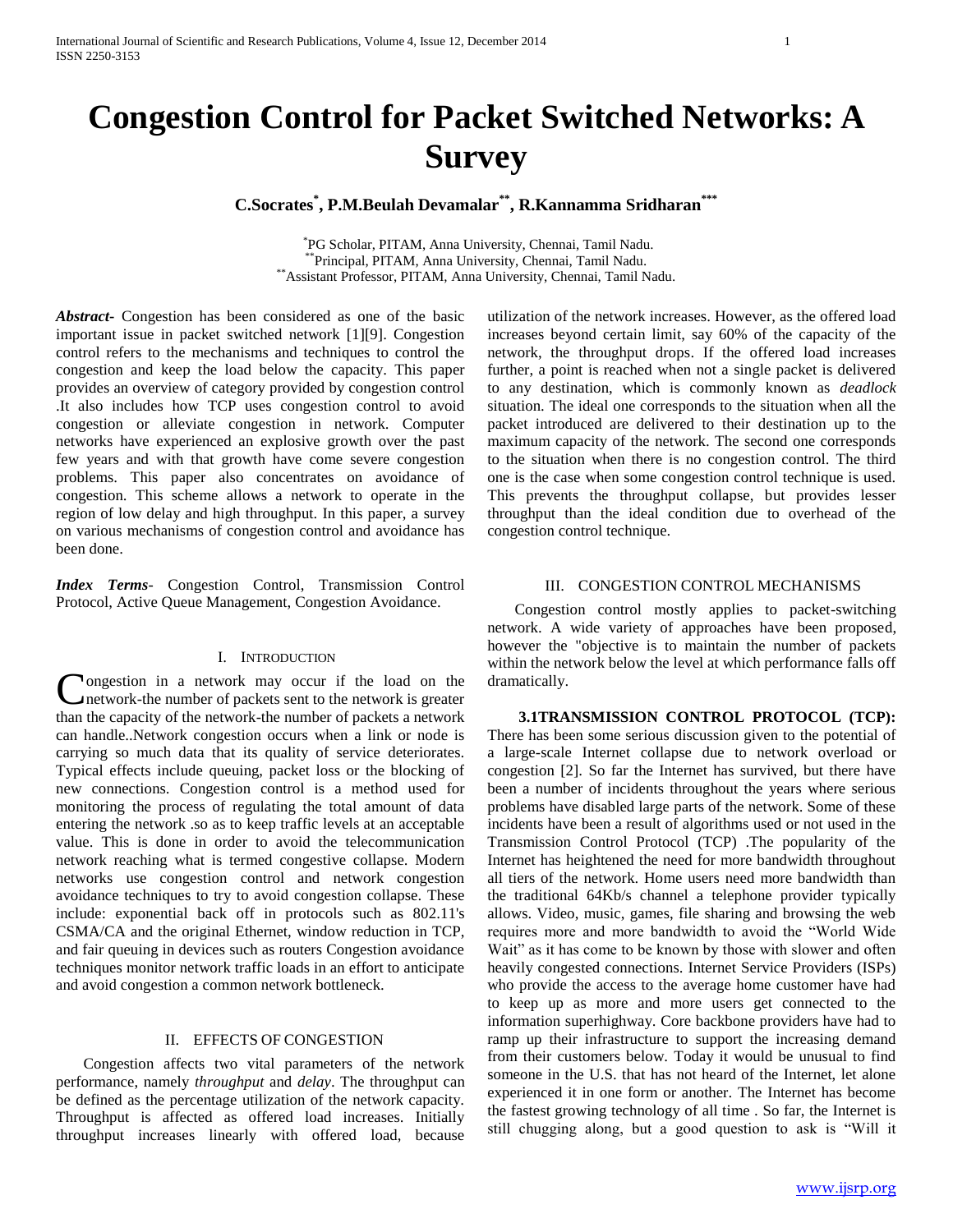continue to do so?" Although this paper does not attempt to answer that question, it can help us to understand why it will or why it might not. Good and bad network performance is largely dependent on the effective implementation of network protocols. TCP, easily the most widely used protocol in the transport layer on the Internet (e.g. HTTP, TELNET, and SMTP), plays an integral role in determining overall network performance. Amazingly, TCP has changed very little since its initial design in the early 1980's. A few "tweaks" and "knobs" have been added, but for the most part, the protocol has withstood the test of time. However, there are still a number of performance problems on the Internet and fine tuning TCP software continues to be an area of work for a number of people [3].

Over the past few years, researchers have spent a great deal of effort exploring alternative and additional mechanisms for TCP and related technologies in lieu of potential network overload problems. Some techniques have been implemented; others left behind and still others remain on the drawing board. We'll begin our examination of TCP by trying to understand the underlying design concepts that have made it so successful.

This paper does not cover the basics of the TCP protocol itself, but rather the underlying designs and techniques as they apply to problems of network overload and congestion. For a brief description on the basics of TCP, .The End-to-End Argument The design of TCP was heavily influenced by what has come to be known as the end-to-end argument . The key component of the end-to-end argument for our purposes is in its method of handling congestion and network overload. The premise of the argument and fundamental to TCP's design is that the end stations are responsible for controlling the rate of data flow. In this model, there are no explicit signaling mechanisms in the network which tell the end stations how fast to transmit, when to transmit, when to speed up or when to slow down. The TCP software in each of the end stations is responsible for answering these questions from implicit knowledge it obtains from the network or the explicit knowledge it receives from the other TCP host

Basic congestion control schemes

- Slow start
- Fast retransmission and Fast Recovery(Reno)

 **3.1.1 SLOW START:** Slow start reduces the burst affect when a host first transmits. It requires a host to start its transmissions slowly and then build up to the point where congestion starts to occur[5].The host does not initially know how many packets it can send, so it uses slow start as a way to gauge the network's capacity. A host starts a transmission by sending two packets to the receiver. When the receiver receives the segments, it returns ACKs (acknowledgements) as confirmation. The sender increments its window by two and sends four packets. This buildup continues with the sender doubling the number of packets it sends until an ACK is not received, indicating that the flow has reached the network's ability to handle traffic or the receivers ability to handle incoming traffic .Slow start does not prevent congestion, it simply prevents a host from causing an immediate congestion state. If the host is sending a large file, it will eventually reach a state where it overloads the network and packets begin to drop. Slow start is critical in avoiding the congestion collapse problem.

But new applications such as voice over IP cannot tolerate the delay caused by slow start and in some cases; slow start is disabled so the user can grab bandwidth. That trend will only lead to problems.

 **3.1.2 FAST TRANSMIT AND RECOVERY (RENO):**  Fast retransmit and fast recovery are algorithms that are designed to minimize the effect that dropping packets has on network throughput. The fast retransmit mechanism infers information from another TCP mechanism that a receiver uses to signal to the sender that it has received packets out of sequence [4]. The technique is to send several duplicate ACKs to the sender. Fast retransmit takes advantage of this feature by assuming that duplicate ACKs indicate dropped packets. Instead of waiting for an ACK until the timer expires, the source resends packets if three such duplicate ACKs are received. This occurs before the timeout period and thus improves network throughput. For example, if a host receives packet 5 and 7, but not 6, it will send a duplicate ACK for packet 5 when it receives packet 7(but not packet 6).Fast recovery is a mechanism that replaces slow start when fast retransmit is used. Note that while duplicate ACKs indicate that a segment has been lost, it also indicates that packets are still flowing since the source received a packet with a sequence number higher than the missing packet[5].In this case, the assumption is that a single packet has been dropped and that the network is not fully congested. Therefore, the sender does not need to drop fully back to slow start mode but to half the previous rate.

#### **3.2 ACTIVE QUEUE MANAGEMENT (AQM):**

Dropping packets is inefficient. If a host is bursting and congestion occurs, a lot of packets will be lost. Therefore, it is useful to detect impending congestion conditions and actively manage congestion before it gets out of hand.

Active queue management is a technique in which routers actively drop packets from queues as a signal to senders that they should slow down.

#### **3.2.1 RANDOM EARLY DETECTION (RED):**

RED is an active queue management scheme that provides a mechanism for congestion avoidance. Unlike traditional congestion control schemes that drop packets at the end of full queues, RED uses statistical methods to drop packets in a "probabilistic" way before queues overflow[8][14]. Dropping packets in this way slows a source down enough to keep the queue steady and reduces the number of packets that would be lost when a queue overflows and a host is transmitting at a high rate. RED makes two important decisions. It decides when to drop packets and what packets to drop. RED keeps track of an average queue size and drops packets when the average queue size grows beyond a defined threshold. The average size is recalculated every time a new packet arrives at the queue. RED makes packet-drop decisions based on two parameters:

 **Minimum threshold** Specifies the average queue size below which no packets will be dropped.

**Maximum threshold** Specifies the average queue size above which all packets will be dropped.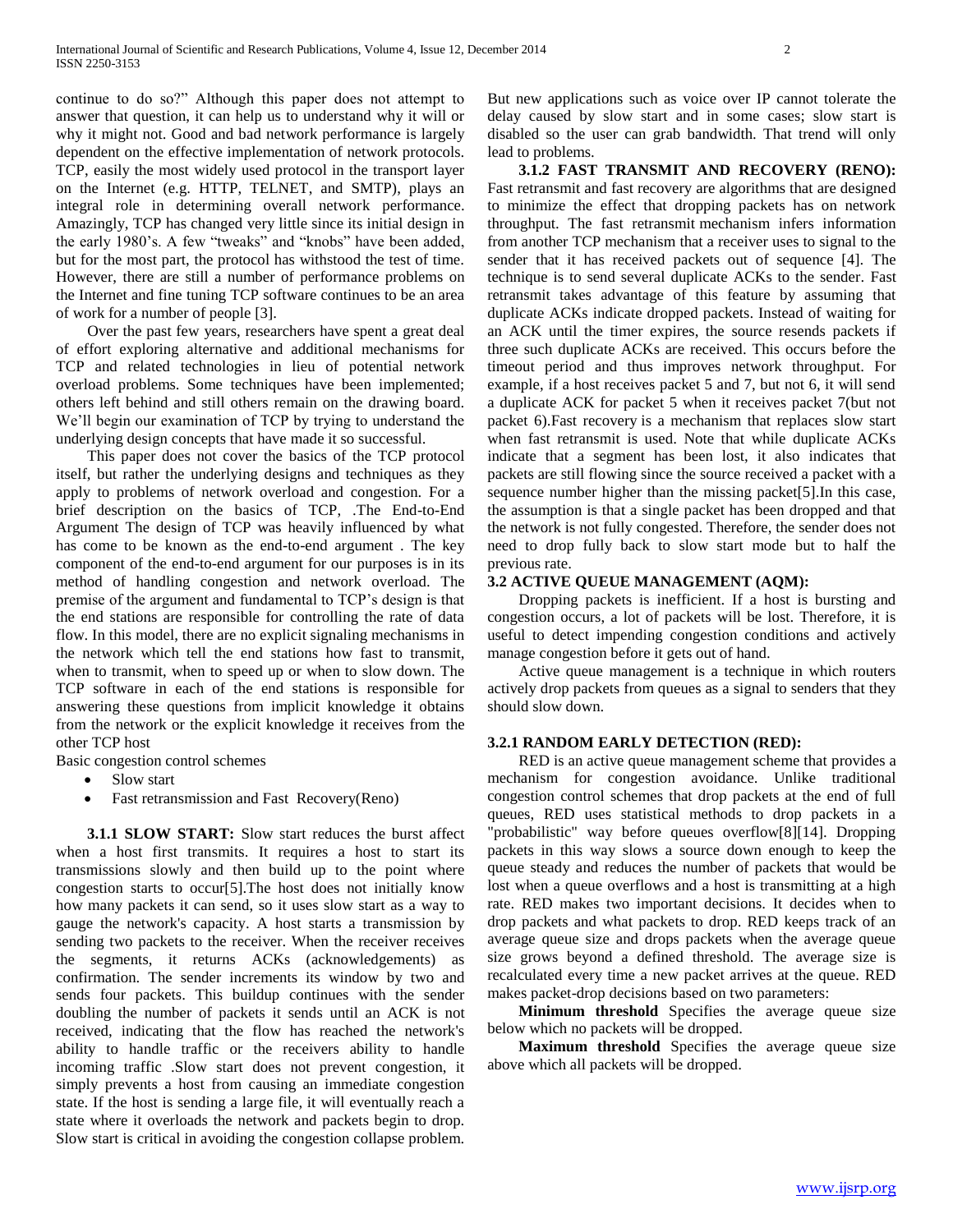**3.2.2 FRED** (**Flow based Random Early Detection):** FRED acts just like RED, but with the following additions. FRED introduces the parameters min. and max., goals for the minimum and maximum number of packets each flow should be allowed to buffer. FRED introduces the global variable ,an estimate of the average per-flow buffer count; flows with fewer than the packets queued are over flows with more. FRED maintains count of buffered packets queue length for each flow that currently has any packets buffered. Finally, FRED maintains a variable strike for each flow, which counts the number of times the flow has failed to respond to congestion notification; FRED penalizes flows with high strike values.

 **3.2.3 BLUE:** The key idea behind BLUE is to perform queue management based directly on packet loss and link utilization rather than on the instantaneous or average queue lengths[16]. This is in sharp contrast to all known active queue management schemes which use some form of queue occupancy in their managing the congestion. It maintains a single probability *m P* , which it uses to mark (or drop) packets when they are enquired. If the queue is continually dropping packets due to buffer overflow, BLUE increments m P , thus increasing the rate at which it sends back congestion notification. Conversely, if the queue becomes empty or if the link is idle, It decreases its marking probability. This effectively allows BLUE to "learn" the correct rate it needs to send back congestion notification.

 **3.2.4 ADAPTIVE CHOKe:** Adaptive CHOKe enforces the concept of queue-based and flow information. It is desirable for AQM schemes to act without storing a lot of information otherwise it becomes a overhead and non-scalable[11]. This algorithm modifies the CHOKe algorithm to remove its drawback. This algorithm also calculates the average queue size of the buffer for every packet arrival. It also indicates two thresholds on the buffer, maximum and minimum It reduces both the packet loss rate and the variance in queuing delay.

| S.NO           | <b>ALGORITHM</b> | <b>ADVANTAGES</b>                                                                                                                                            | <b>DISADVANTAGES</b>                           |
|----------------|------------------|--------------------------------------------------------------------------------------------------------------------------------------------------------------|------------------------------------------------|
|                | <b>RED</b>       | Early congestion.                                                                                                                                            | Difficulty in parameter setting.               |
|                |                  | No bias against traffic.                                                                                                                                     | Insensitivity to traffic load and drain rates. |
|                |                  | No global synchronization.                                                                                                                                   |                                                |
| $\mathfrak{D}$ | <b>FRED</b>      | Good protection from misbehaving                                                                                                                             | Per-flow state.                                |
|                |                  | flows.                                                                                                                                                       | Difficulty in parameter setting.               |
|                |                  |                                                                                                                                                              | Insensitivity to traffic load and drain rates. |
| 3              | <b>BLUE</b>      | Easy to understand.                                                                                                                                          | No early congestion detection.                 |
|                |                  | High throughput.                                                                                                                                             | Slow response.                                 |
| $\overline{4}$ | A-CHOKe          | To protect well-behaved flows from<br>misbehaving flow and adaptive<br>flows from non-adaptive flows.<br>packet loss with well adaptive tuned<br>parameters. | Heavy load and unresponsive flow.              |

**TABLE:1. ADVANTAGES AND DISADVANTAGES OF AQM ALGORITHMS**

## IV. CONGESTION CONTROL TECHNIQUES

 Congestion control refers to the mechanisms and techniques used to control congestion and keep the traffic below the capacity of the network. Congestion control techniques can be broadly classified two broad categories:

 **4.1 Open loop:** Protocols to prevent or avoid congestion, ensuring that the system never enters a Congested State. This category of solutions or protocols attempt to solve the problem by a good design, at first, to make sure that it doesn't occur at all. Once system is up and running midcourse corrections are not made. These solutions are congestion don't change much according to the current state of the system. Such Protocols are also known as Open Loop solutions. These rules or policies include deciding upon when to accept traffic, when to discard it, making scheduling decisions and so on. Main point here is that they make decision without taking into consideration the current state of the network. The open loop algorithms are further divided on the basis of whether these acts on source versus that act upon destination

 **4.2 Close loop:** Protocols that allow system to enter congested state, detect it, and remove it. The second category is based on the concept of feedback. During operation, some system parameters are measured and feed back to portions of the subnet that can take action to reduce the congestion. This approach can be divided into 3 steps:

- Monitor the system (network) to detect whether the network is congested or not and what's the actual location and devices involved.
- To pass this information to the places where actions can be taken.
- Adjust the system operation to correct the problem.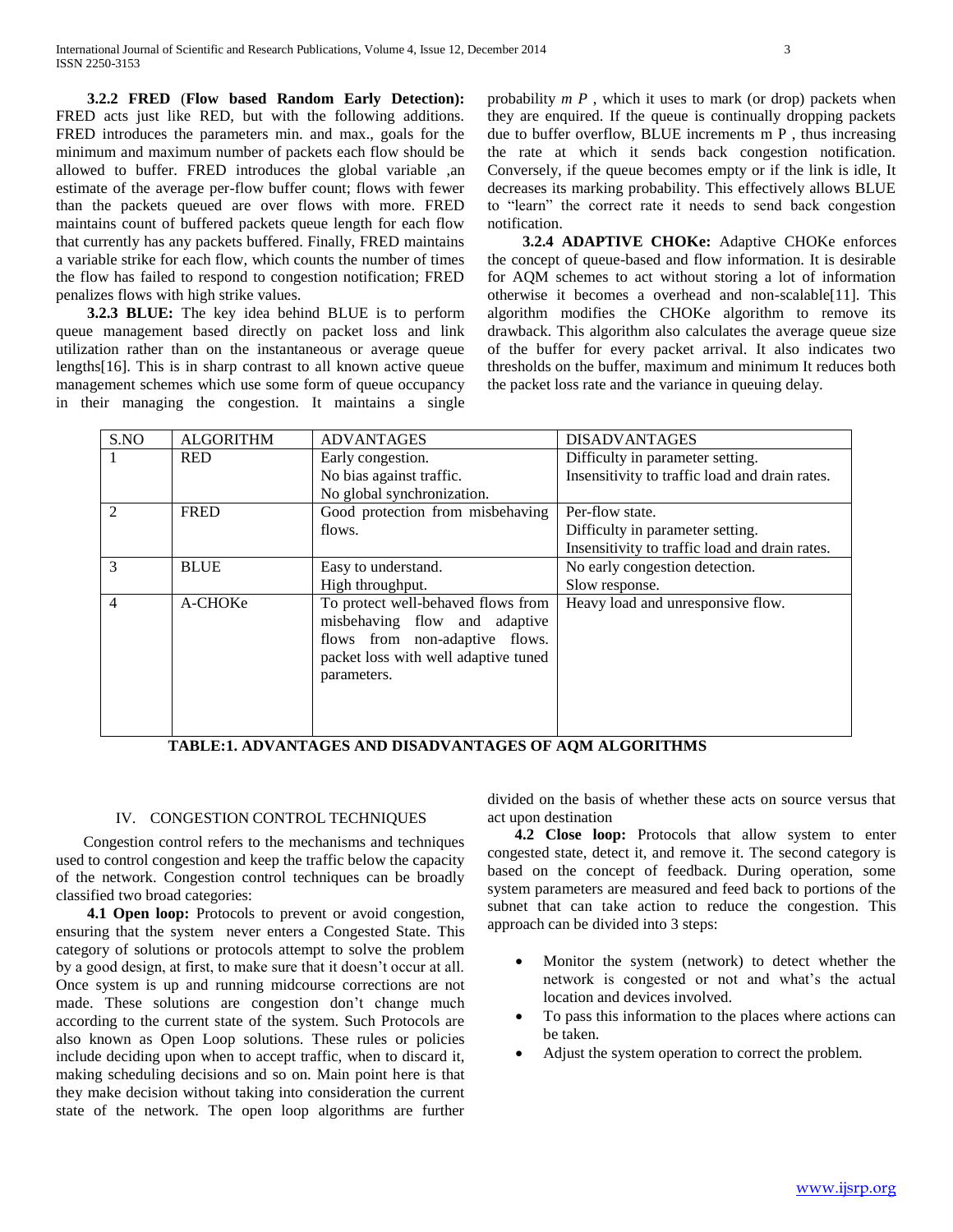

## **FIGURE 1:CONGESTION CONTROL CATEGORIES.**

## V. CONGESTION IN CONNECTIONLESS PACKET-SWITCHED NETWORKS

 A network is congested when one or more network components must discard packets due to lack of buffer space. Given the above architecture, it is possible to see how network congestion can occur. A source of data flow on the network cannot reserve bandwidth across the network to its data's destination. It, therefore, is unable to determine what rate of data flow can be sustained between it and the destination .If a source transmits data at a rate too high to be sustained between it and the destination one or more routers will begin to queue the packets in their buffers. If the queuing continues, the buffers will become full and packets from the source will be discarded, causing losses of data. If the source is attempting to guarantee transmission reliability, retransmission of data and increased transmission time between the source and the destination is the result. As the load (rate of data transmitted) through the network increases, the throughput (rate of data reaching the destination) increases linearly. However, as the load reaches the network's capacity, the buffers in the routers begin to fill. This increases the response time (time for data to traverse the network between source and destination) and lowers the throughput.

 Once the routers' buffers begin to overflow, packet loss occurs. Increases in load beyond this point increase the probability of packet loss. Under extreme load, response time approaches infinity and the throughput approaches zero; this is the point of congestion collapse. This point is known as the cliff due to the extreme drop in throughput.

## **5.1 AVAILABLE BIT RATE CONGESTION CONTROL IN ATM NETWORKS:**

 Asynchronous Transfer Mode (ATM) networks are characterized as connection-oriented cell switched networks. Cells are fixed in size (53 octets), and virtual circuits are established across the network to propagate the traffic for each connection. ATM provides several service classes to the connections established between sources and destinations: Constant Bit Rate (CBR), Variable Bit Rate (VBR), Available Bit Rate (ABR) and Unspecified Bit Rate (UBR).Of the four service classes, only ABR provides service degradation congestion control. With ABR, a source of cell traffic can specify minimum and maximum cell rates at connection establishment. If the connection is granted, then the source can transmit at a rate between the specified minimum and maximum cell rates. However, if the network becomes congested, the source may need to reduce its current cell rate to reduces the congestion. Several rate-based congestion control mechanisms were proposed to control source cell rates for the ABR service. The main proposals are summarized below.

 **5.1. BECN:** In BECN, the intermediate switches return special resource management (RM) cells to sources of cells if they believe the source is causing congestion. Congestion is identified by monitoring cell queue lengths within the switches. On receipt of an RM cell, a source is obliged to halve its transmission rate. If no RM cells arrive after a recovery period, the source may double its cell rate (without exceeding the maximum cell rate specified at connect time). The recovery period is proportional to the current cell rate: as the cell rate drops, the recovery period shortens .BECN can be seen to be analogous to the Source Quench scheme, controlling the flow of a specific ATM connection.

 **5.2 PRCA (PROPORTIONAL RATE CONTROL ALGORITHM):** PRCA has the source set every Congestion Experienced Bit on, but leave one in N off. If any RM cells arrive with the Congestion Experienced Bit off, then the destination sends RM cells back to the source, which prompt a source rate *i*ncrease. Again, Multiplicative Decrease and Additive Increase is used to control the source's cell rate. With this approach, the source cannot increase its rate unless RM cells are received. PRCA was found to have a fairness problem for long-path connections. If the probability of a cell having its Congestion Experienced Bit set by one ATM switch is p, then the probability of it being set over a p-switch path is p-n. Thus, longpath connections have a lower chance of receiving a rate increase RM cell than short-path connections. This is known as the beatdown problem.

 **5.3 EPRCA (ENHANCED PROPORTIONAL RATE CONTROL ALGORITHM):** Enhanced PRCA (EPRCA) resulted from a combination of PRCA and the explicit cell rate scheme described above. Cell sources send a combination of RM cells and data cells with Congestion Experienced Bits. Switches along the path of a connection may calculate the Fair Share rate for the connection (and place the value in the RM cells), set the Congestion Experienced Bits if the connection is exceeding its fair share (or is causing congestion), or both. EPRCA allows switches to perform binary-feedback congestion control, explicit rate congestion control, or both [17]

## VI. A RATE-BASED FRAMEWORK FOR CONGESTION **CONTROL**

 **Congestion** information from the network, and to use this to adjust transmission rates which will optimize the overall network power. The obvious paradigm for such a congestion control system is to be rate-based.

## **6.1 OVERVIEW OF THE FRAMEWORK**

 The framework spreads the mechanisms of congestion control across both the Transport and Network Layers, measuring and using information on sustainable rates of traffic flow through the Network. The below steps are followed

 The Transport Layer uses a rate-based flow control scheme, using rate information provided by the Network Layer. The flow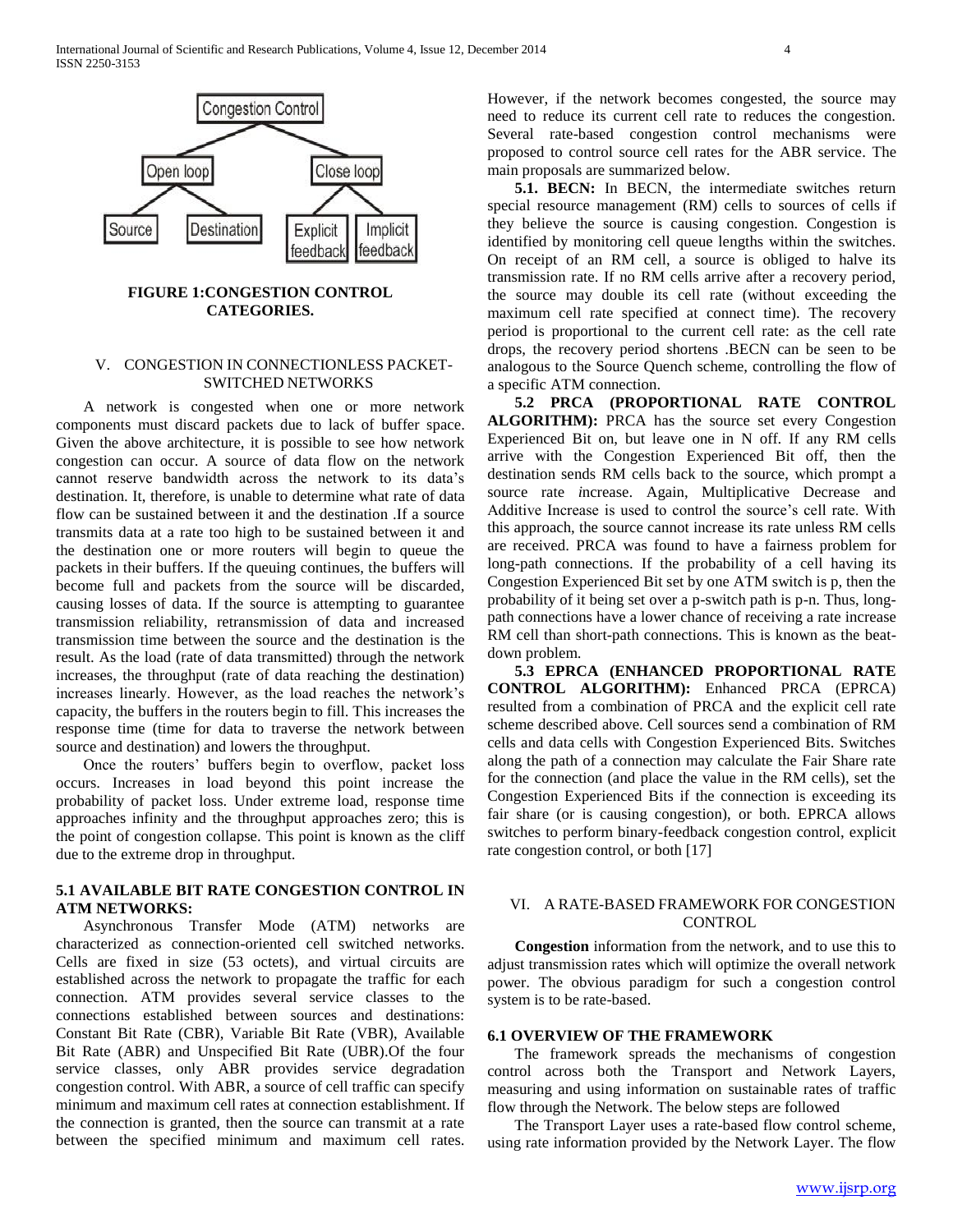control and error control mechanisms are orthogonal, being performed by the Flow Control and Packet Retransmission functions, respectively

 A source admits packets for each traffic flow (a single data stream from an application) into the network uniformly spaced in time. This reduces short-term congestion due to the traffic: this is performed by the Packet Admission function. Routers should attempt to preserve the time spacing of packets in a traffic flow

 The routers in the Network Layer implement a congestion control scheme, part of which measures the sustainable traffic rate across the network for each traffic flow; this is performed by the Sustainable Rate Measurement function This sustainable rate measurement is passed to the destination machine and then via acknowledgment packets to the source machine.

 Routers implement both congestion avoidance and congestion recovery mechanisms as the rest of the Network Layer congestion control scheme. Routers partition the available resources fairly amongst traffic flows, in both uncongested and congested operating regimes. Routers drop packets when in the operating region of the congestion cliff. These operations are performed by the Packet Selection, Packet Queuing and Packet Dropping functions [7].

#### **6.2 ROUTER PACKET DROPPING FUNCTION:**

 Router may use any packet dropping function which meets the design decisions. Dropping functions which attempt to preserve packet spacing for each source may be useful. If the rate-based framework keeps the network operating at maximum power, packet loss will occur rarely, and the choice of functions for both Packet Queuing and Packet Dropping will have little effect on the framework.

#### **6.3 ROUTER CONGESTION RECOVERY:**

 The congestion framework has congestion avoidance; there may be times when a router reaches the point of congestion collapse. For example, a new traffic flow may learn about its rate allocation before other large round-trip flows learn that their allocation has been reduced. For a small period of time, more packets will be admitted into the network than can be transmitted. The large round-trip flows will eventually learn about their new rates, but only after one round-trip. It should be possible to inform these flows about the problem in less than one round trip .This control mechanism must also not overburden the network with congestion control information .For this issue, the congestion recovery mechanism Rate Quench Packet Generation is used. When a router considers itself congested, it returns Rate Quench packets to the sources it believes are the cause of the congestion. These packets also have a Return Rate field, which the congested router sets to values which will alleviate congestion from each of the congesting sources. Upon receipt of a Rate Quench packet with a Return Rate field lower than the source's current rate, the source is obliged to immediately lower its rate to the value in the Rate Quench packet. Rate Quench packets can never raise a source's transmitting rate. In order to ensure stale Rate Quench packets are not used, a source must discard Rate Quench packets which have a sequence number less than the last valid Rate Quench packet received.

#### VII. CONCLUSION

 This paper presents the study of congestion control and elaborates various issues related with it. As the congestion control is the most important factor of any packet switching network, the whole performance and accuracy of network is directly related to it, the congestion control becomes more important. We briefly survey of various congestion control algorithms. It shows that at present there is no single algorithm that can resolve every problems of congestion control on computer networks. Further research work is needed in this direction.

#### **REFERENCES**

- [1] D. Cavendish, M. Gerla, and S. Mascolo, "A control theoretical approach to congestion control in packet networks," IEEE/ACM Trans .Network., vol. 12, no. 5, pp. 893–906, Oct. 2004.
- [2] Sally Floyd and Kevin Fall. Promoting the Use of End-to-End Congestion Control in Internet. IEEE/ACM Transactions on Networking, August 1999
- [3] Jeffrey Semke, Jamshid Mahdavi and Matthew Mathis. Automatic TCP Buffer Tuning, Computer Communications Review, ACMSIG COMM, Volume 28, Number 4, October 1998
- [4] Van Jacobson. Modified TCP Congestion Control Avoidance Algorithm. end-2-end-interest mailing list, April 30, 1990
- [5] W. Stevens. TCP Slow Start, Congestion Avoidance, Fast Retransmit, and Fast Recovery Algorithms, January 1997, RFC 2001.
- [6] Sapna Gupta, Nitin Kumar Sharma and K.P. Yadav "A Survey on Congestion Control & Avoidance", Vol. 2 (9), 2012, 790-797
- [7] Warren Keith Toomey, "A Rate-Based Congestion Control Framework for Connectionless Packet-Switched Networks" Thesis, Decenber,1997.
- [8] V. Misra, W. Gong and D. Towsley: ``Fluid-based Analysis of Network of AQM Routers Supporting TCP Flows with an Application to RED'' , In Proc. of ACM/SIGCOMM (2000).
- [9] T. Azuma, and M. Fujita : ``Congestion Controlin Computer Networks'' Journal of The Society of Instrument and Control Engineers, Vol. 41, No. 7, pp. 496--501 (2002--7)
- [10] S. Low, F. Paganini and J. Doyle: "Internet Congestion Control: An Analytical Perspective'' , IEEE Control Systems Magazine, Vol. 22, No. 1, pp. 28-4(2002)
- [11] S. Athuraliya, V. H. Li, S. H. Low, and Q. Yin, REM: active queue management, IEEE Network, vol. 15, no. 3, pp.48-53, 2001.
- [12] L. S. Brakmo and L. Peterson, TCP Vegas: end to end congestion avoidance on a global Internet, IEEE Journal on Selected Areas in Communications, vol. 13, no. 8, October 1995.
- [13] V. Firoiu and M. Borden, A study of active queue management for congestion control, in Proc. IEEE Infocom, March 2000
- [14] S. Floyd, R. Gummadi, and S. Shenker. "Adaptive RED: An Algorithm for Increasing the Robustness of RED's Active Queue Management", Preprint, http://www.icir.org/floyd/papers.html, August 2001.
- [15] G. Sasikala, E. George Dharma Prakash Raj, "P-CHOKe: A Piggybacking-CHOKe AQM Congestion Control Method", IJCSMC, Vol. 2, Issue. 8, August 2013
- [16] Jyoti Pandey Aashish Hiradhar, "A Survey on AQM Control Mechanism for TCP/IP Flow" IJARCSSE, Volume 4, Issue 4, April 20
- [17] Sabato Manfredi, "Decentralized Queue Balancing and Differentiated Service Scheme Based on Cooperative Control Concept" IEEE TRANSACTIONS, VOL. 10, NO. 1, FEBRUARY 2014.

#### **AUTHORS**

**First Author** – C.Socrates, PG Scholar, PITAM, Anna University, Chennai, Tamil Nadu. **Second Author** – P.M.Beulah Devamalar, Principal, PITAM, Anna University, Chennai, Tamil Nadu.